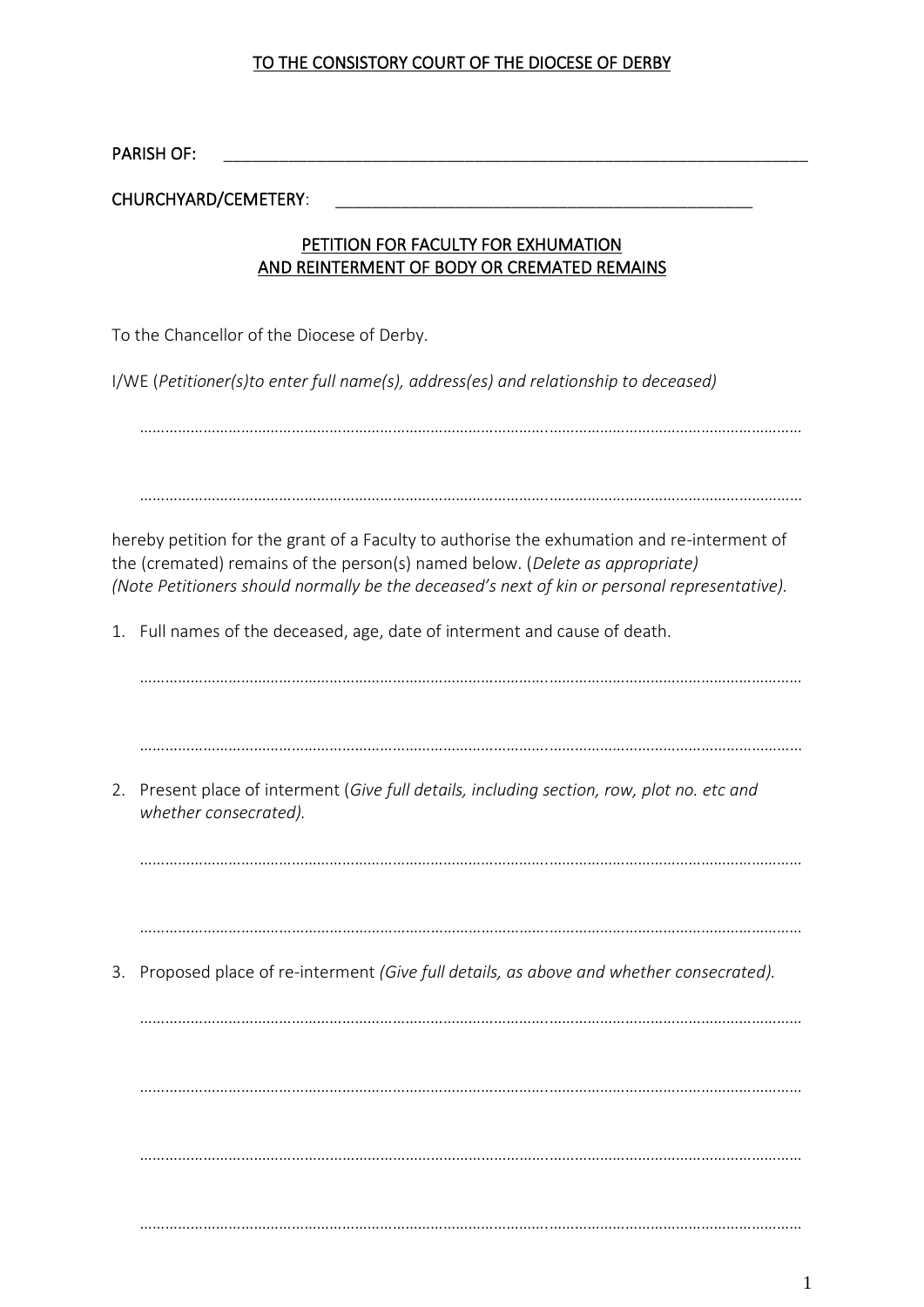4. Names of close members of the deceased's family and relationships. Have they given their approval? *(Please attach correspondence).* …………………………………………………………………………………….…………………………………………………… …………………………………………………………………………………….…………………………………………………… 5. Has the Incumbent, or other person in charge of the Churchyard/Cemetery where the deceased is currently interred given his/her consent? *(Please attach written consent).* …………………………………………………………………………………….…………………………………………………… …………………………………………………………………………………….…………………………………………………… 6. Has the Incumbent or other person in charge of the Churchyard/Cemetery where the reinterment will take place, given his/her consent? *(Please attach written correspondence).* …………………………………………………………………………………….…………………………………………………… …………………………………………………………………………………….…………………………………………………… 7. Has a report been obtained from the undertakers that carried out the original interment that removal is possible? *(This should include details as to the type of coffin/casket used, and the likely condition of it now. Please attach correspondence).* …………………………………………………………………………………….…………………………………………………… …………………………………………………………………………………….…………………………………………………… 8. Name and address of the undertakers who will be carrying out the exhumation and reinterment. …………………………………………………………………………………….…………………………………………………… …………………………………………………………………………………….…………………………………………………… 9. Have any other interments taken place in the grave since the burial of the deceased? If so, state whom and whether their next of kin have been approached and their consent obtained. …………………………………………………………………………………….…………………………………………………… …………………………………………………………………………………….……………………………………………………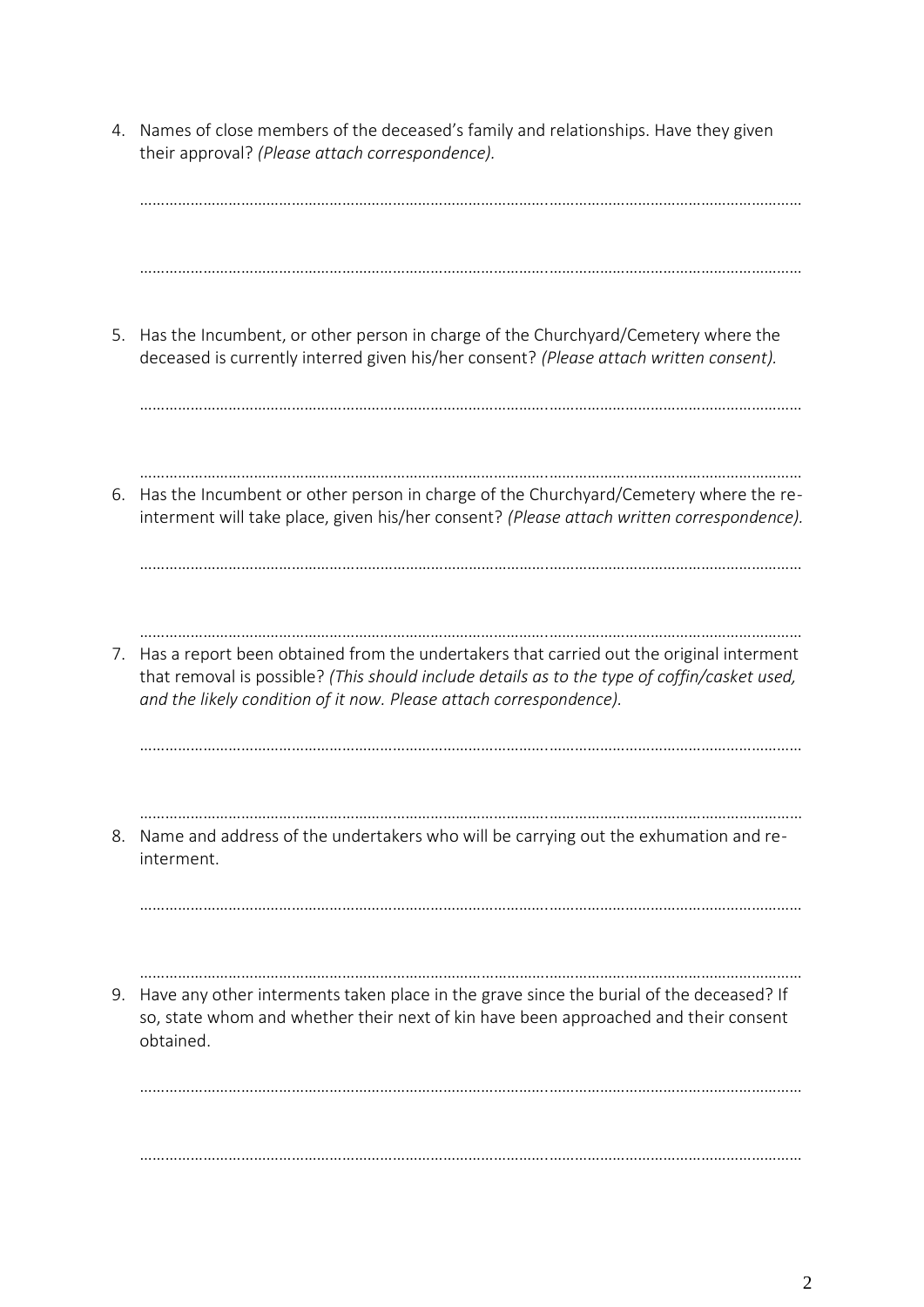10. Has any person an exclusive right of burial in the grave? If so, state the names of such person and whether their consent has been obtained.

…………………………………………………………………………………….……………………………………………………

- …………………………………………………………………………………….……………………………………………………
- 11. Will any existing monument or memorial be affected? If so, how?

…………………………………………………………………………………….……………………………………………………

*…………………………………………………………………………………….……………………………………………………*

12. What are the reasons for the application? (*Please give as much detail as possible, if necessary continue on a separate sheet)*.

*The statements in this Petition and the answers to the questions above are true to the knowledge and belief of each one of us.* 

*Signature of Petitioner(s)* 

*………………………………………………………………………….. …………………………………………………………………………. …………………………………………………………………………..* 

*Date …………………………………….*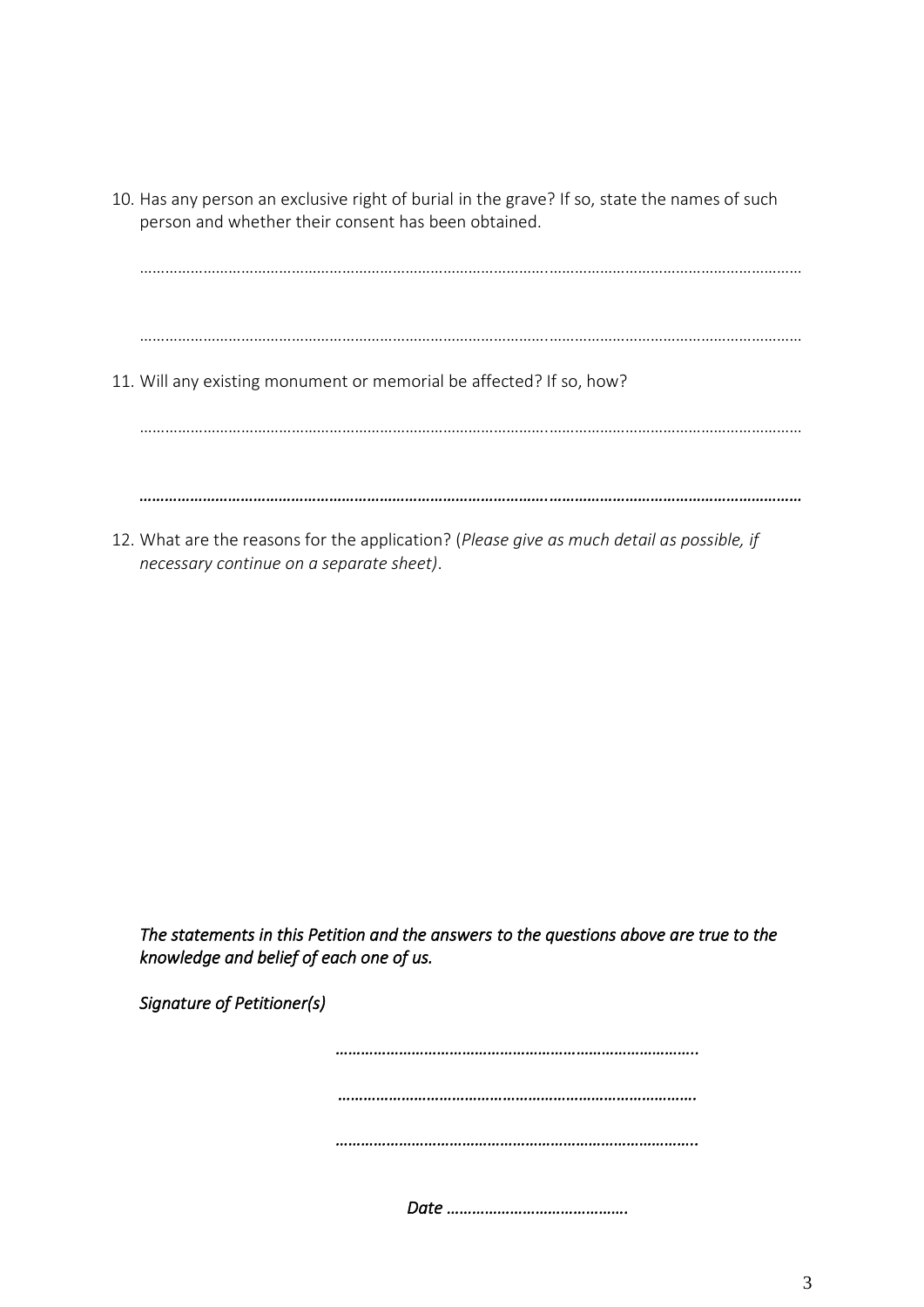#### NOTES

- 1. If a Faculty for exhumation and removal of human remains is to be granted, the Petitioner must satisfy the Consistory Court that there are good and sufficient reasons for interfering with them. They are protected in consecrated ground from disturbance. The burden of proof is upon the Petitioner. If you are in any doubt, you should consult solicitors referring them to: Re: Christchurch Alsager [1999] Fam.142 and Re Blagdon Cemetery [2002] Fam 299. Although any person is at liberty to apply to the Consistory Court, it is unlikely that a Faculty will be granted solely on the grounds that a person has moved, or is to move, away from the area in which the remains of a relative have been interred and that they desire the remains to be transported to a burial site nearer to the new place of residence. For your assistance I attach an extract from the Judgment setting out the principles applied in Consistory Courts.
- 2. The following documents must be forwarded with this Petition to the Diocesan Registry:
	- 1. Certificate of Burial.
	- 2. Consent in writing of the consentinuity of the local parish.
	- 3. Consent in writing of **Conset and Conset Cemetery Authority.**
	- 4. Consent in writing of the Owners of the land where the remains are to be reinterred.
	- 5. Undertaking by the Undertakers (see below).
	- 6. A Probate of Will or Letters of Administration (if relevant).
- 3. Petitioners should obtain and enclose a plan of the Churchyard or Cemetery, showing the church building (if appropriate), any residential dwellings within close proximity, and the situation of the grave or area set aside for cremated remains from which the removal is to take place.
- 4. The Undertakers must give an undertaking to carry out the exhumation and reinterment in a reverent manner and to comply with any instructions which may be given by the Local Environmental Health Officer.
- 5. The Faculty, if granted, will be subject to the following conditions:
	- 1. That the removal be effected with due care and attention to decency, early in the morning and the grave screened from the view of the public.
	- 2. The area of exhumation be disinfected.
	- 3. That all human remains and pieces of the original coffin, when removed, be placed in a new coffin or casket.
	- 4. That the remains are re-interred forthwith in the new grave.
	- 5. That due notification of the time of the proposed exhumation be given to the Local Environmental Health Officerand any instructions given by them or their representative, either before or at the time of such exhumation, must be carefully carried out in addition to 1, 2, 3, and 4 above.

# (*Only conditions 1 and 4 will apply in respect of cremated remains).*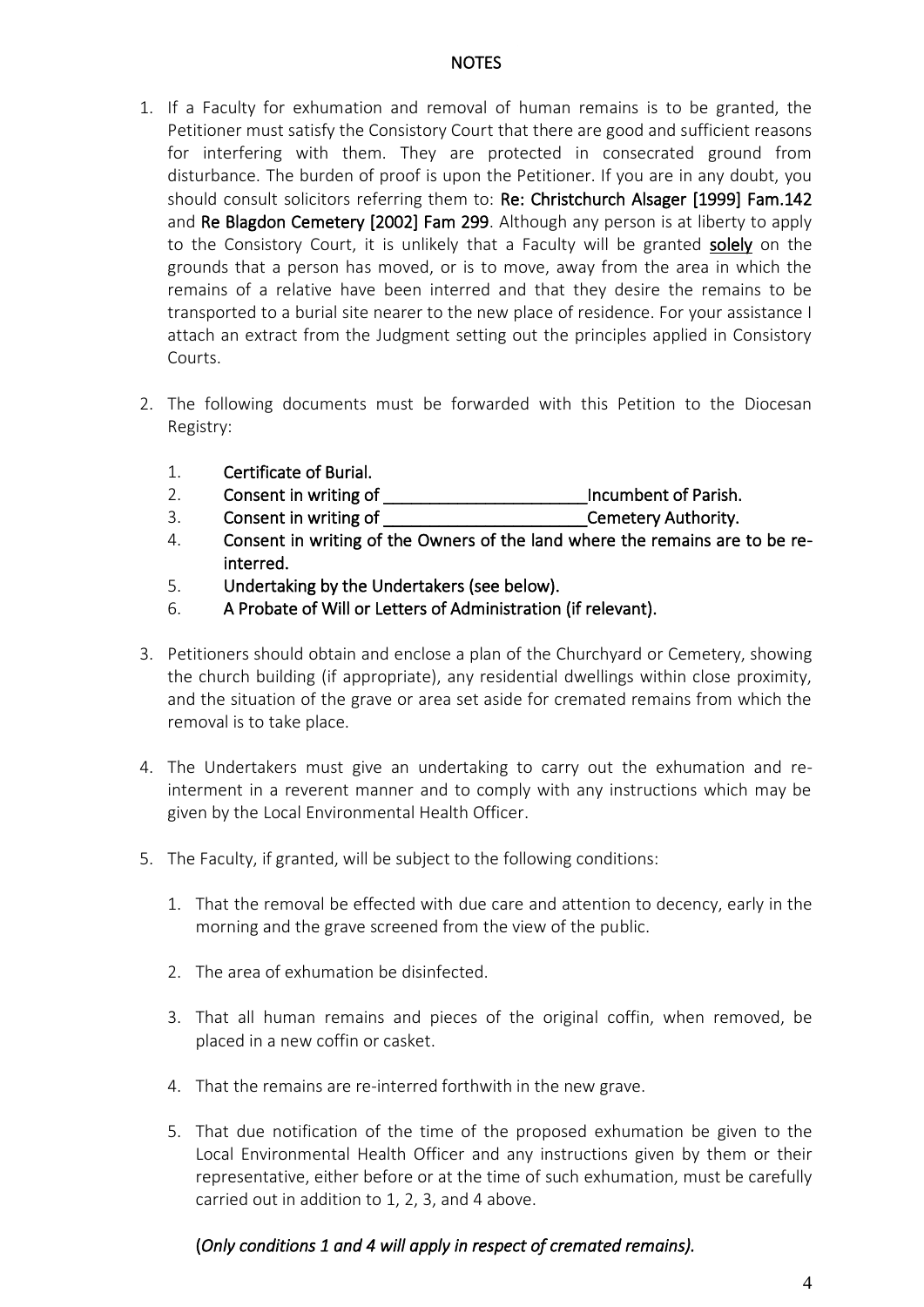6. The completed form should be returned to:

The Registrar The Derby Diocesan Registry 1 The Sanctuary Westminster London SW1P 3JT